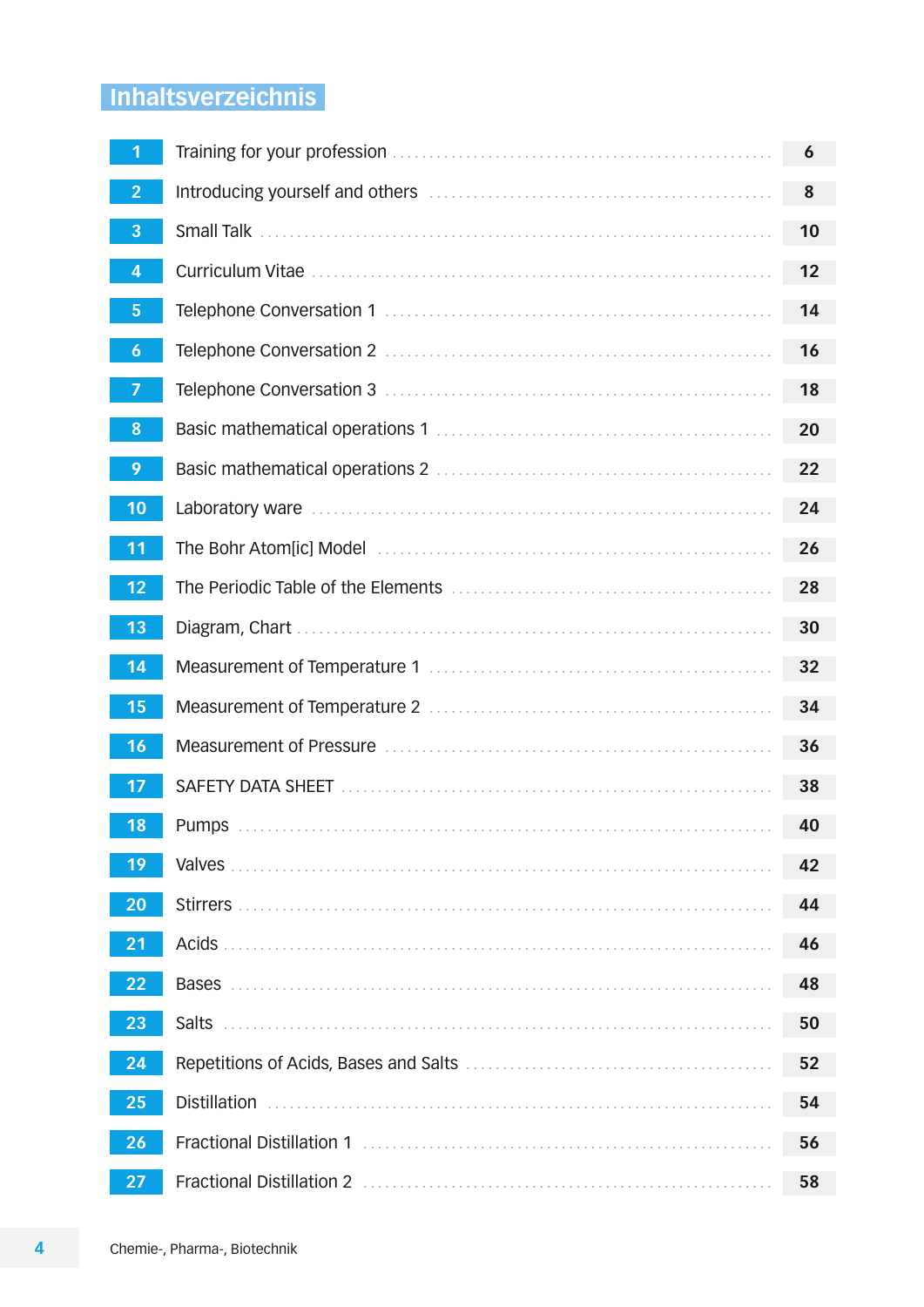| 28 |                                                               | 60 |
|----|---------------------------------------------------------------|----|
| 29 |                                                               | 62 |
| 30 | Verb Test                                                     | 64 |
| 31 |                                                               | 66 |
| 32 |                                                               | 68 |
| 33 |                                                               | 70 |
| 34 |                                                               | 72 |
| 35 |                                                               | 74 |
| 36 |                                                               | 76 |
| 37 |                                                               | 78 |
| 38 |                                                               | 80 |
| 39 |                                                               | 82 |
| 40 |                                                               | 84 |
| 41 |                                                               | 86 |
| 42 |                                                               | 88 |
|    |                                                               | 90 |
|    |                                                               | 92 |
|    |                                                               | 94 |
|    | Important Natural Constants/Wichtige Naturkonstanten          | 94 |
|    |                                                               | 95 |
|    |                                                               | 96 |
|    | Zusatzbegriffe                                                | 96 |
|    | Schulformbezeichnungen in Deutschland, United Kingdom und USA | 97 |
|    | Laborausstattung.                                             | 98 |
|    |                                                               | 99 |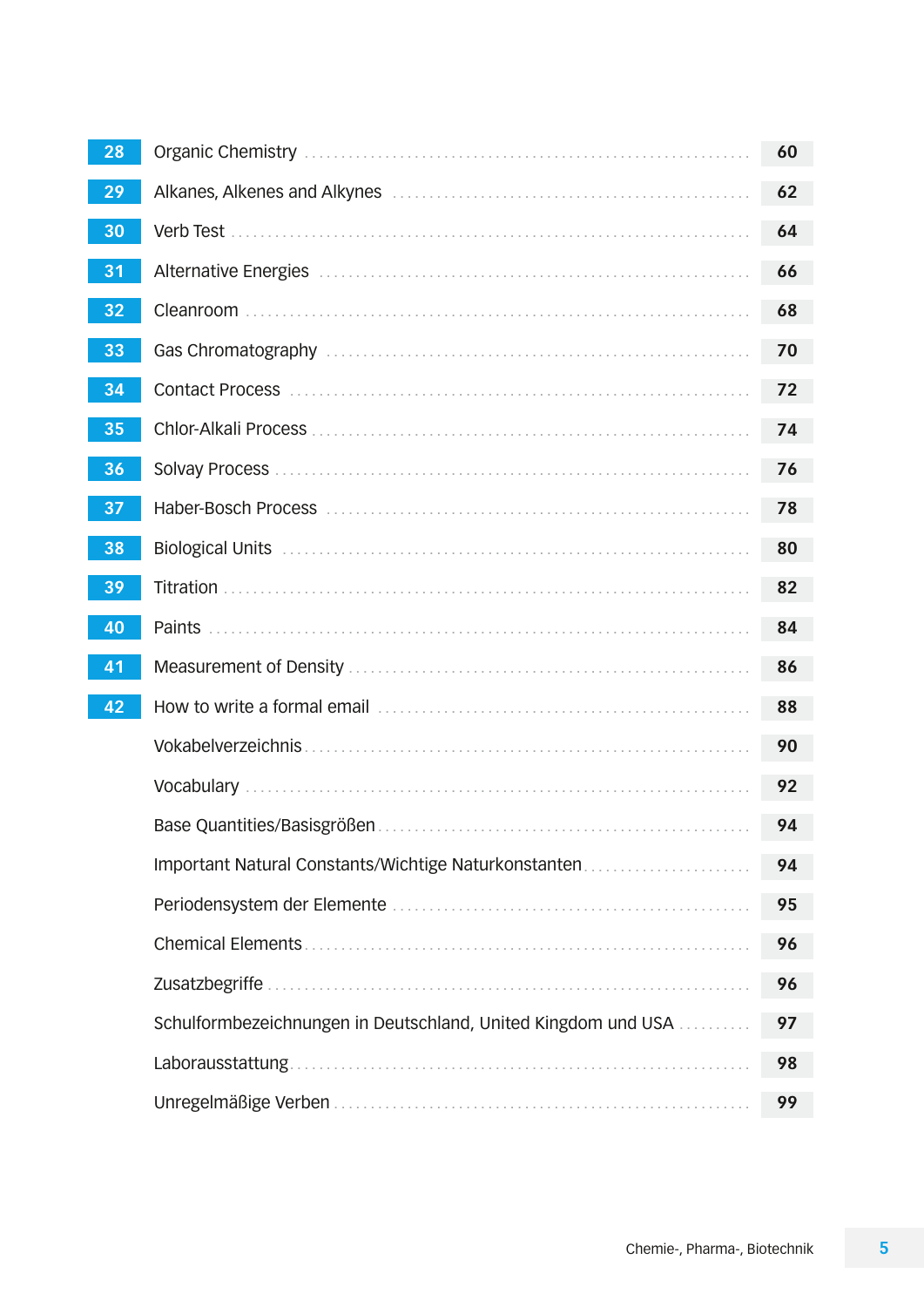# 1 Training for your profession

### **Activity 1**

**Label the following GHS pictograms with the words from the box.**



## **Activity 2**

**Complete the sentences below with the words from the box.**



1. You must wear  $\ldots$   $\ldots$   $\ldots$   $\ldots$   $a$   $\ldots$   $\ldots$   $\ldots$   $\ldots$  and  $\ldots$   $\ldots$   $\ldots$  . when you dilute acids in a laboratory.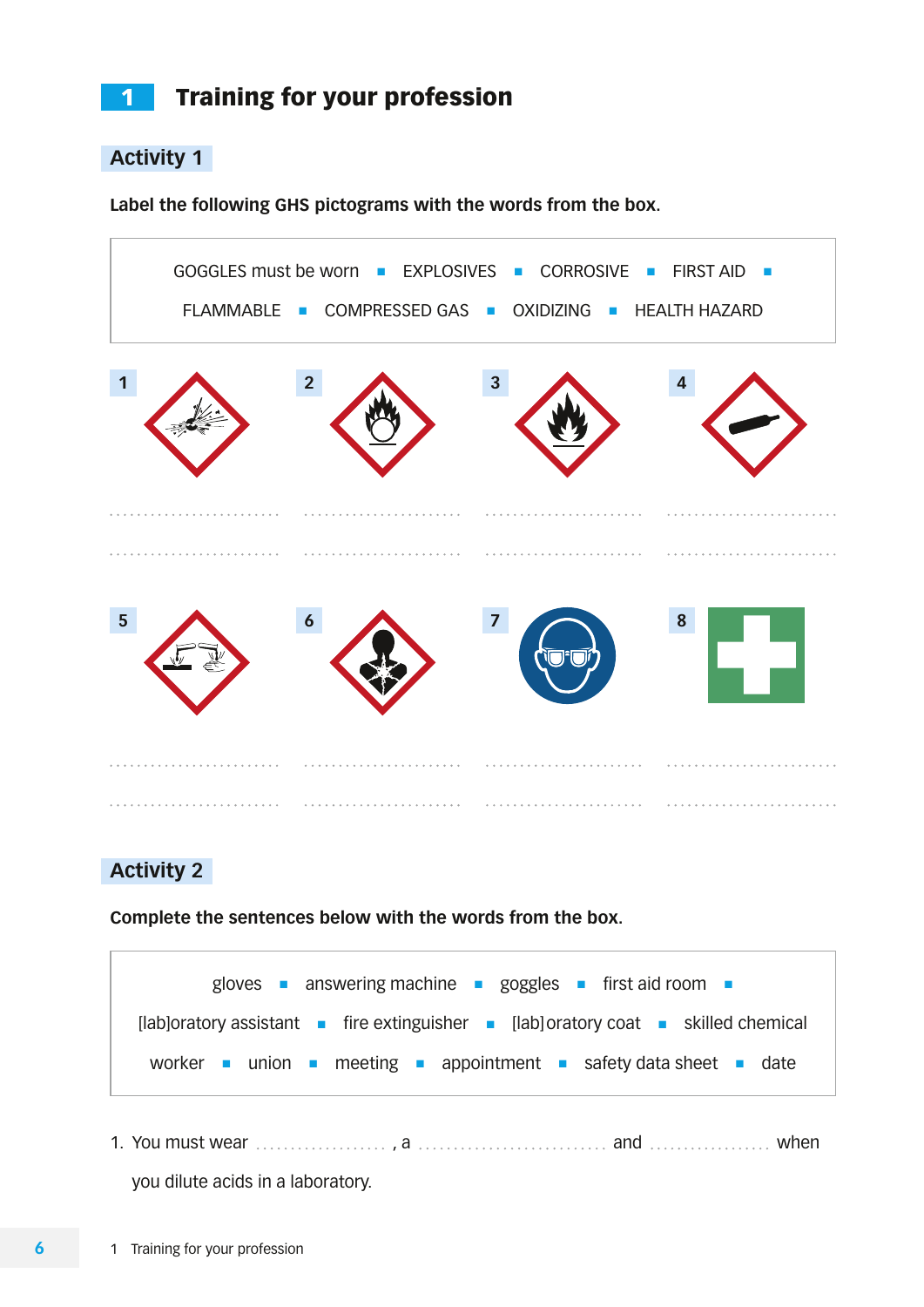- 2. Signs will give you important information, e.g. where there is a .
- 3. A ............................ is required, e.g. in chemical factories, schools etc., to help injured people.
- 4. Leave a clear and efficient message on an .
- 5. A can be involved in the physical and chemical testing of raw and finished products.
- 6. A may inspect, maintains and cleans the plant and coordinates the chemical process.
- 7. When you are training for a job you are not required to join an *improduced* if you don't want to.
- 8. are used wherever chemicals are used.
- 9. You and your colleague must travel to London for with the English branch of your company.
- 10. After work you will have  $a_1, \ldots, a_k$  with your girlfriend.

#### **Translate into German.**

The emergency call should contain the following information:

1. Where did it happen? (town, street, house number, building, room)

2. What happened?

- 3. How many injured people?
- 4. What kind of injuries?

#### 5. Wait for questions!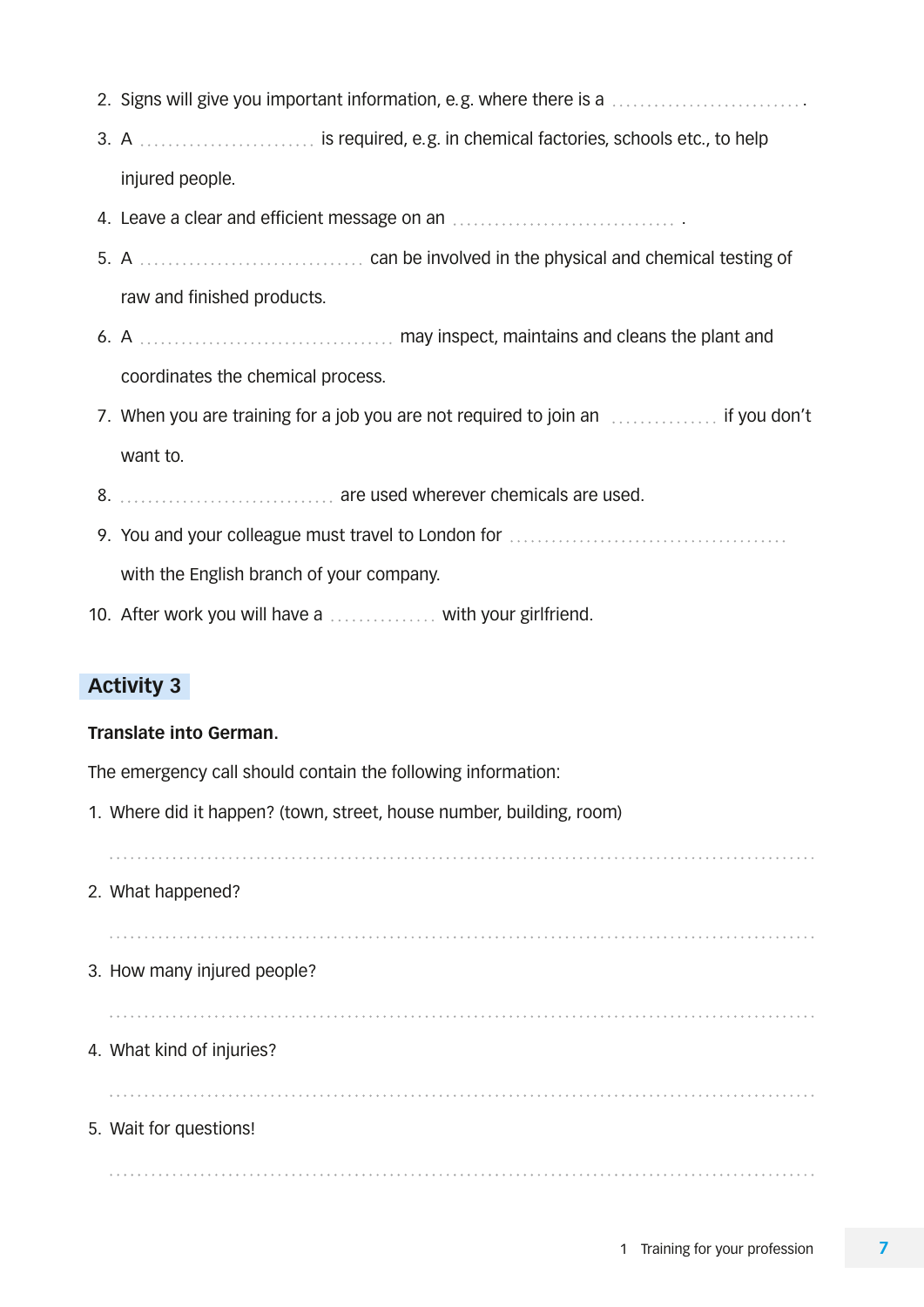# <span id="page-4-0"></span>2 Introducing yourself and others

# **Activity 1**

**Translate the following dialogue into English. The information in the box may help you.**

| <b>Formal Conversation (when you are at work)</b> |     |                                                               |
|---------------------------------------------------|-----|---------------------------------------------------------------|
| Good morning                                      | $=$ | Guten Morgen                                                  |
| How are you?                                      | $=$ | Wie geht es Ihnen?                                            |
| Fine, thank you                                   | $=$ | Danke, gut                                                    |
| My name is                                        | $=$ | Ich heiße                                                     |
| I'd like to introduce myself. I'm                 | $=$ | Ich möchte mich gerne vorstellen. Ich bin                     |
| I don't believe we've meet before,                | $=$ | Ich glaube nicht, dass wir uns schon einmal<br>gesehen haben, |
| my name is                                        | $=$ | mein Name ist                                                 |
| Mrs. Smith, I'd like to introduce<br>you to       | $=$ | Frau Smith, ich möchte Sie gerne  vorstellen                  |
| Pleased to meet you                               | $=$ | Schön, Sie kennen zu lernen                                   |
| Likewise!                                         | $=$ | Ebenfalls!                                                    |
| How do you do?                                    | $=$ | ist keine Frage, sondern bedeutet nur 'Hallo'                 |
| Have a good day                                   | $=$ | Ich wünsche Ihnen einen schönenTag                            |

James: I just wanted to introduce myself, my name is James Baxter.

Richard: Hello! I'm Richard Smith. Nice to meet you, Mr. Baxter.

James: Likewise. I'd like to introduce you to Mr. Chapman.

Lewis: How do you do?

Richard: How do you do?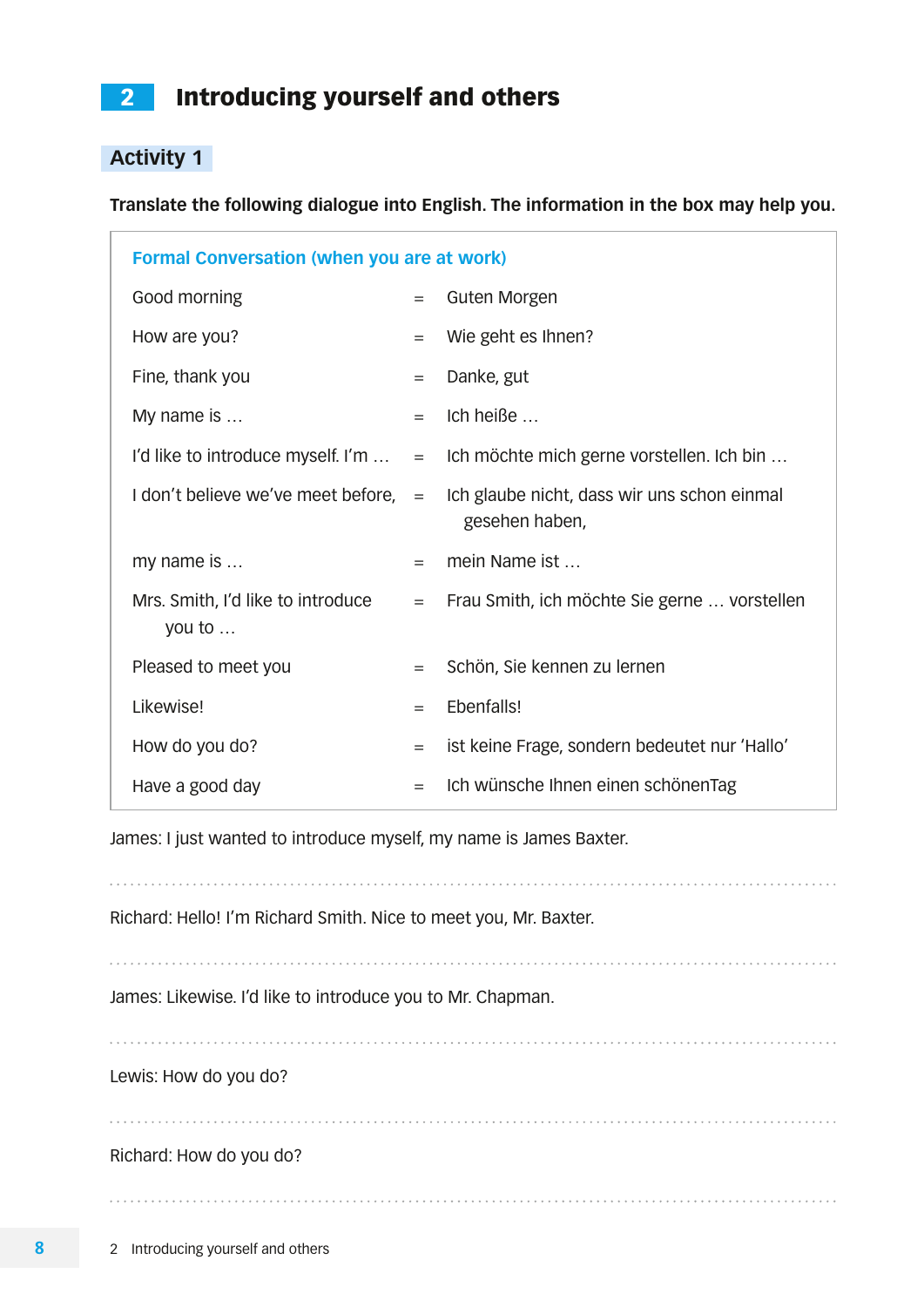**Translate the following dialogue into German. The information in the box may help you.**

|                   | <b>Informal Conversation (when you go out with friends)</b> |
|-------------------|-------------------------------------------------------------|
|                   | $=$ Hallo                                                   |
|                   | How are things? $=$ Wie geht's?                             |
|                   | What's going on? $=$ Was ist los?                           |
|                   | Charles, this is $\ldots$ = Charles, das ist $\ldots$       |
|                   | Hi. My name is $\ldots$ = Hallo. Mein Name ist $\ldots$     |
|                   | $=$ Ich bin                                                 |
| Nice meeting you. | $=$ Freut mich, dich kennen zu lernen.                      |
| $=$               | Gleichfalls                                                 |
| $=$               | Bis dann                                                    |
| $=$               | Auf Wiedersehen                                             |
|                   |                                                             |

John: Hallo, mein Name ist John.

Jim: Ich bin Jim. Schön, dich kennen zu lernen. John, das ist Kate, meine Freundin.

Kate: Hallo John. Schön, dich kennen zu lernen.

John: You too.

## **Activity 3**

**Introduce your classmates to each other in a formal way as well as in an informal way. Change your roles.**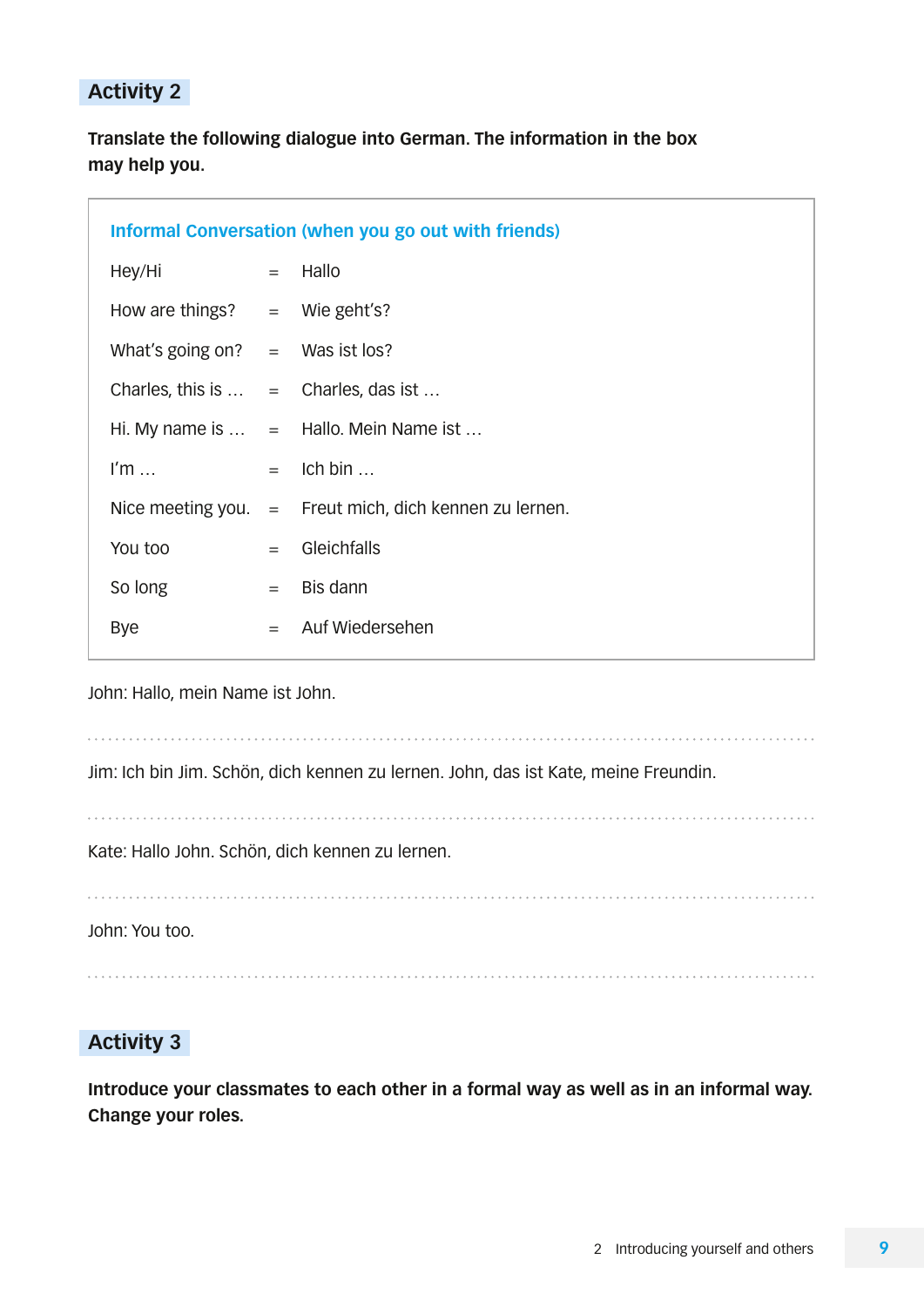# <span id="page-6-0"></span>5 Telephone Conversation 1

## **Activity 1**

**Spell out your name. Your partner has to write down the information. The information in the box may help you.**

| Hinweis: |                                                                                    | (International Civil Aviation Organisation).                                | Die nützlichste Buchstabierhilfe ist das internationale Buchstabieralphabet der ICAO<br>Amerikaner sagen: ,A as in alpha' (,A wie in alpha'); für $Z = zee$<br>Engländer sagen: , A for alpha' (, A für alpha'); für $Z = zed$ |                                                                            |                                                                                             |
|----------|------------------------------------------------------------------------------------|-----------------------------------------------------------------------------|--------------------------------------------------------------------------------------------------------------------------------------------------------------------------------------------------------------------------------|----------------------------------------------------------------------------|---------------------------------------------------------------------------------------------|
|          | Alphabet: $A -$ Alpha<br>$B - Brawo$<br>$C -$ Charlie<br>$D - Delta$<br>$E - Echo$ | $F -$ Foxtrot<br>$G - G$ olf<br>$H - H$ otel<br>$I - India$<br>$J -$ Juliet | $K -$ Kilo<br>$L - Lima$<br>$M -$ Mike<br>$N - November$<br>$O - Oscar$                                                                                                                                                        | $P - Papa$<br>$Q - Q$ uebec<br>$R -$ Romeo<br>$S - S$ ierra<br>$T - Tango$ | $U -$ Uniform<br>$V - Victor$<br>$W - Whisky$<br>$X - X-ray$<br>$Y - Yankee$<br>$Z - Z$ ulu |

**Name:** 

### **Activity 2**

**Your teacher will read out some telephone numbers, dates, times, email addresses and order numbers, and you should enter these into a table like the one given here. The information in the box may help you.**

| Telephone no.         |                |               |                |
|-----------------------|----------------|---------------|----------------|
| <b>Date</b>           |                |               |                |
|                       |                |               | $\sim$ $\sim$  |
|                       |                | $\sim$ $\sim$ | $\sim$ $\sim$  |
|                       |                | $A = A$       |                |
| Order no.             | 0.8            |               |                |
| <b>Time</b>           | 0.0.0.0.0<br>. | .             | .              |
| <b>E-mail address</b> |                | .<br>$0 - 0$  | 0 <sup>0</sup> |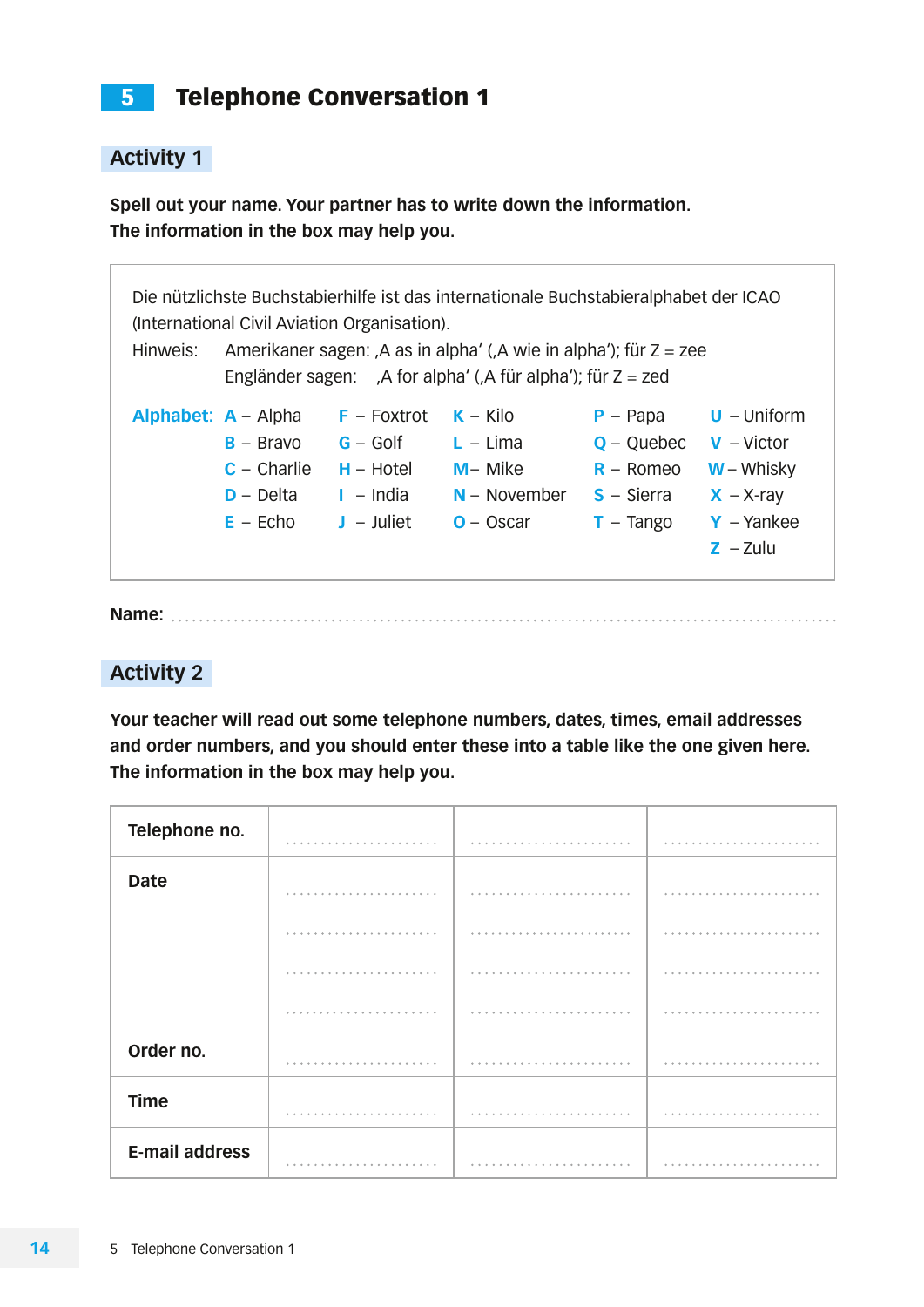- Die Zahl Null wird entweder als ,zero' oder als ,ouh' ausgesprochen
- Zahlendoppelungen, z.B. 66, können als ,double six' vermittelt werden
- An die Uhrzeiten werden die Zusätze , a.m.' (lat.: , ante meridiem' = vor Mittag) oder , p.m.' (lat.: , post meridiem' = nach Mittag) angehängt, z.B. 11 Uhr 15 = 11.15 a.m. oder 13 Uhr 30 = 1.30 p.m.
- $\blacksquare$  . = dot
- $\bullet$   $\circledcirc$  = at
- $=$  underscore
- $\blacksquare$  = hyphen

**Spell out your name, your address, your email address and your telephone number. Your partner has to write down the information.**

## **Activity 4**

**Simulate another telephone call with your classmates and write down the important information.**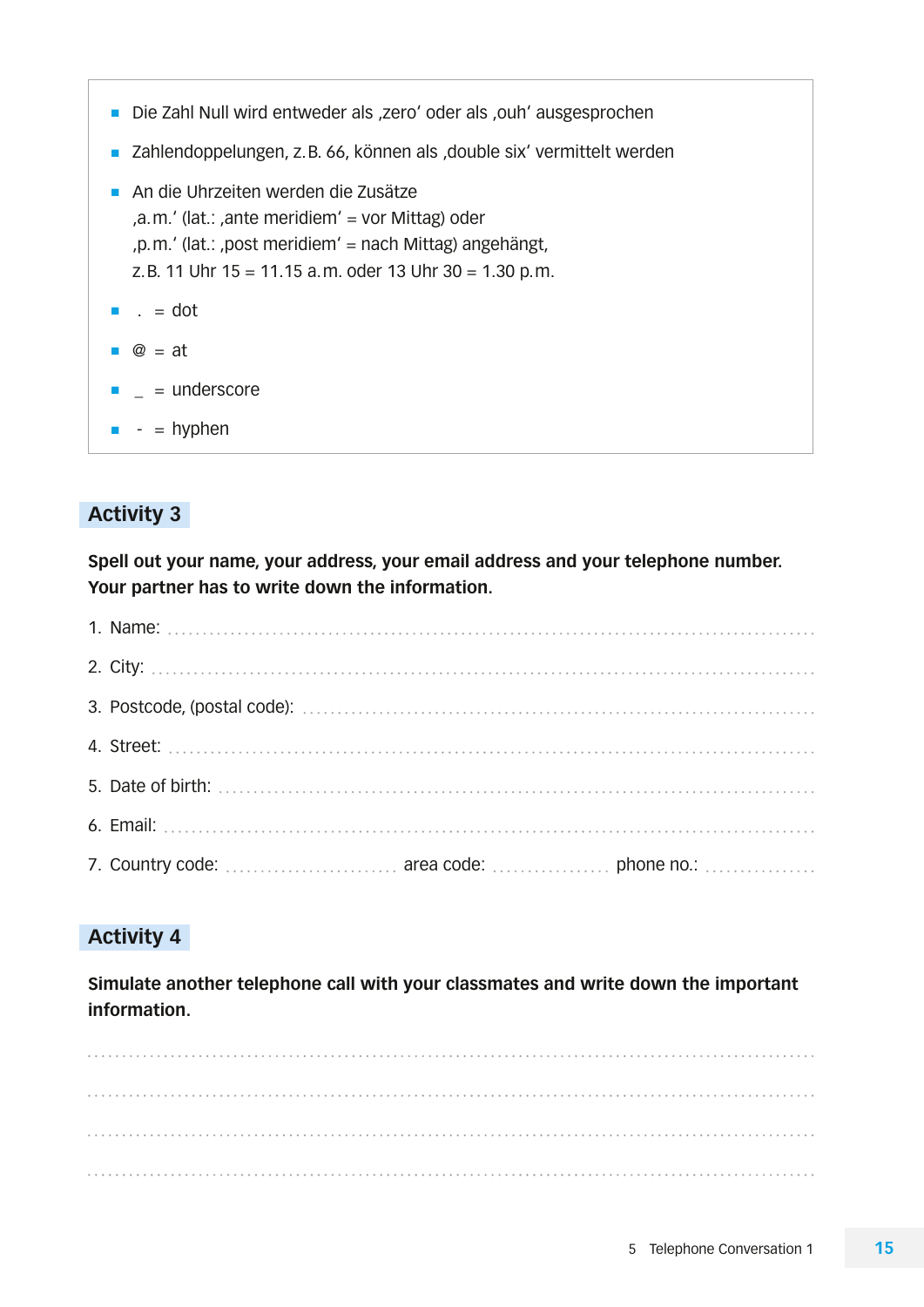<span id="page-8-0"></span>8 **Basic mathematical operations 1** 

## **Activity 1**

**Read out the following equations and write them down in words.**

|                              | These information may help you: |                                      |
|------------------------------|---------------------------------|--------------------------------------|
| sign                         | example                         | in words                             |
| $+$                          | $+3$                            | plus three                           |
|                              | $-3$                            | minus three                          |
| $\star$ , $\times$ , $\cdot$ | $*3, \times 3, \cdot 3$         | times three/multiplied by three      |
| $1, 1, -$                    | $:3, 7, \frac{1}{3}$            | divided by (over) three              |
|                              | 3.5                             | three point five                     |
|                              | 3,500                           | three thousand five hundred          |
| $\sqrt{x}$                   | $\sqrt[2]{3}$                   | second (square) root of three        |
| $\sqrt[n]{x}$                | $n-th}$ $\sqrt{3}$              | n-th root of three                   |
| $a^x$                        | 10 <sup>4</sup>                 | ten to the power of four             |
| $\%$                         | 3%                              | three per cent, (BE) / percent, (AE) |
|                              | $=$                             | equal                                |

#### 1.  $3 + 3 = 6$

2.  $5,200 - 3,000 = 2,200$ 

3.  $4 \times 3 = 12$ ,  $4 \times 3 = 12$ ,  $4 \cdot 3 = 12$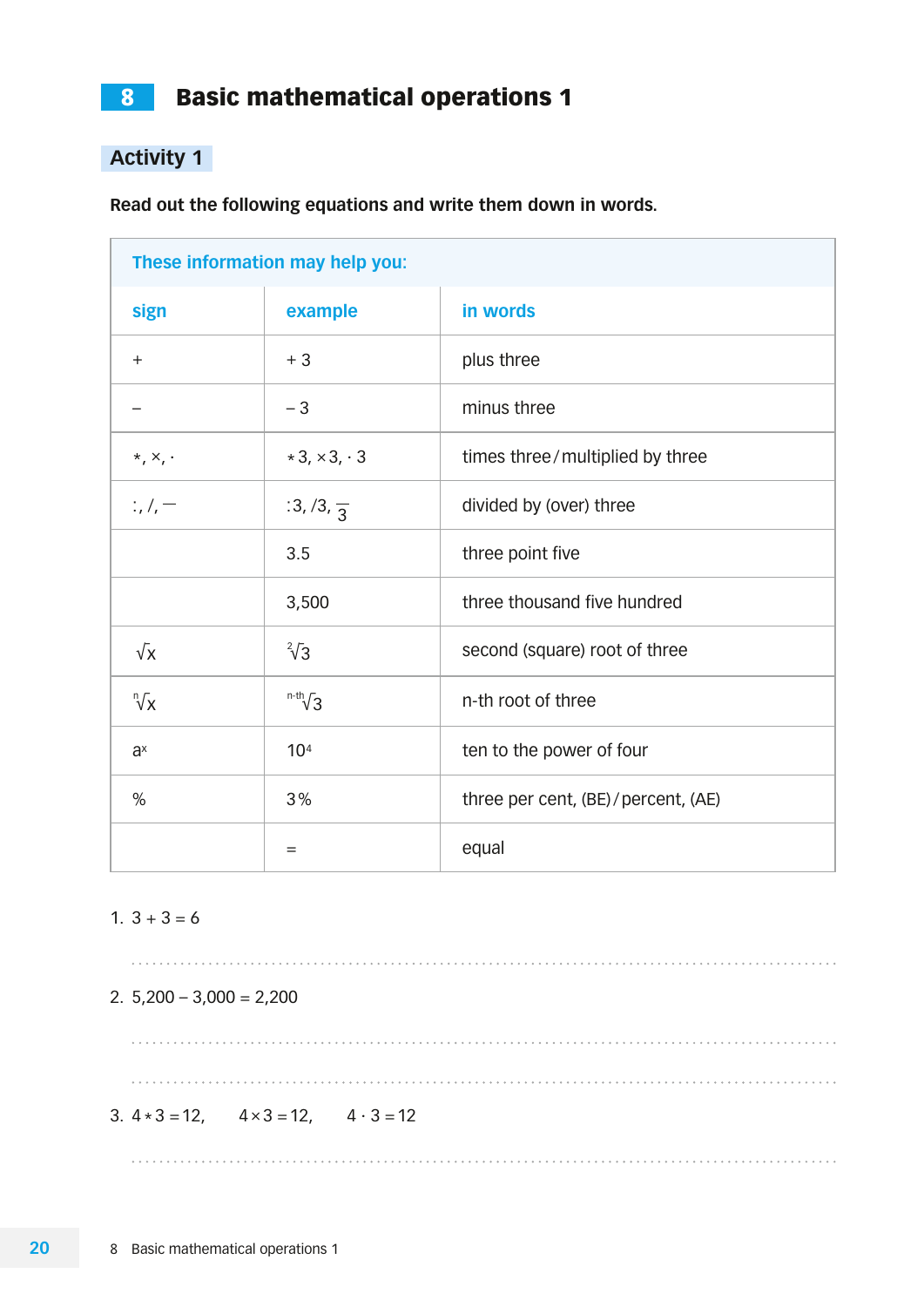| 4. $6.6 : 3.0 = 2.2,$ $6.6 / 3.0 = 2.2,$ $\frac{6.6}{3.0} = 2.2$ |  |
|------------------------------------------------------------------|--|
|                                                                  |  |
| 5. $\sqrt[4]{16} = 2$                                            |  |
| 6. $3^3 = 27$                                                    |  |
|                                                                  |  |

**Practise reading and write down the following expressions:**

| These information may help you: |           |                                                                                                 |
|---------------------------------|-----------|-------------------------------------------------------------------------------------------------|
| sign                            | example   | in words                                                                                        |
| ( )                             | $(3 + 2)$ | in brackets three plus two/open bracket<br>three plus two close bracket                         |
| $\begin{bmatrix} \end{bmatrix}$ | $[5 - 2]$ | in square brackets five minus two/open<br>square bracket five minus two close square<br>bracket |
| fractions                       |           | in words                                                                                        |
| 1/2                             |           | one half/a half                                                                                 |
| 1/3                             |           | one third/a third                                                                               |
| 3/4                             |           | three quarters                                                                                  |
| 4/5                             |           | four fifths                                                                                     |

## 1.  $[4.4 - (-4.1 + \sqrt{4.0})] = 6.5$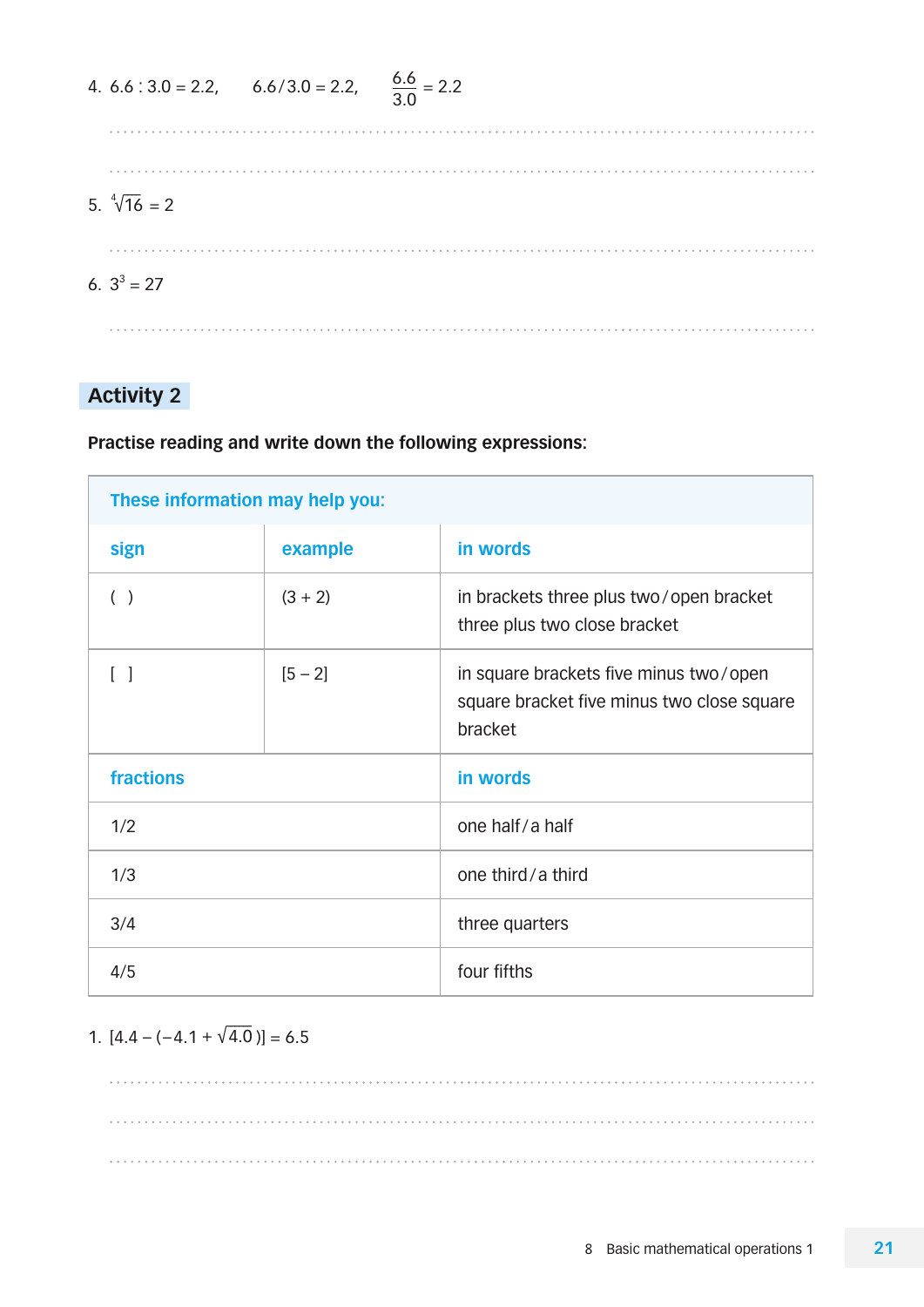# <span id="page-10-0"></span>10 Laboratory ware

## **Activity 1**

**Ten laboratory items are hidden in the following chart. Find the words and translate them into German.**

| $\sf k$             | I              | $\mathsf C$              | $\mathsf{u}$              | ${\sf m}$   | $\mathsf{O}\xspace$ | p                   | $\mathsf S$  | u           | $\mathsf V$  | W            | y                         | a                     | $\mathsf C$  |
|---------------------|----------------|--------------------------|---------------------------|-------------|---------------------|---------------------|--------------|-------------|--------------|--------------|---------------------------|-----------------------|--------------|
| $\mathsf S$         | $\mathsf C$    | $\mathsf e$              | $\sf d$                   | $\mathsf O$ | r                   | $\mathsf{a}$        | $\mathsf C$  | k           | W            | $\mathsf t$  | $\mathsf a$               | p                     | $\mathsf{r}$ |
| t                   | $\mathsf r$    | g                        | $\mathop{\rm e}\nolimits$ | p           | a                   | $\mathsf C$         | $\mathsf{d}$ | h           | $\sf k$      | j            | m                         | $\mathsf t$           | $\mathsf S$  |
| $\mathsf{O}\xspace$ | U              | j                        | $\mathsf S$               | $\mathsf t$ | h                   | İ                   | $\mathsf O$  | $\mathsf f$ | U            | $\sf n$      | $\sf n$                   | $\mathop{\mathrm{e}}$ | I            |
| p                   | $\mathsf C$    | $\overline{\phantom{a}}$ | Ĺ                         | V           | j                   | $\sf k$             | $\sf V$      | $\mathsf C$ | $\sf d$      | I            | r                         | $\mathsf b$           | е            |
| $\mathsf C$         | İ              | r                        | $\mathsf C$               | $\mathsf S$ | İ                   | a                   | h            | g           | $\mathsf r$  | t            | b                         | m                     | I            |
| $\mathsf O$         | $\mathsf b$    | $\mathsf O$              | $\mathsf C$               | k           | $\mathsf b$         | $\mathsf e$         | a            | $\sf k$     | $\mathsf e$  | r            | $\mathop{\rm e}\nolimits$ | $\mathsf b$           | a            |
| $\mathsf C$         | $\overline{1}$ | r                        | $\mathsf{a}$              | h           | İ                   | Z                   | U            | $\mathsf O$ | I            | $\mathsf S$  | $\mathsf a$               | u                     | $\mathsf C$  |
| $\sf k$             | $\mathsf e$    | W                        | $t$                       | e           | $\mathsf{d}$        | İ                   | $\mathsf b$  | U           | $\mathsf r$  | $\mathsf e$  | y                         | $\mathsf r$           | $\mathsf e$  |
| $\sf k$             | a              | $\mathsf C$              | $\mathsf O$               | $\sf b$     | $\mathsf f$         | Ĺ                   | I            | $\mathsf t$ | $\mathsf e$  | r            | $\mathsf C$               | $\mathop{\mathrm{e}}$ | $\mathsf S$  |
| $\mathsf C$         | W              | $\mathsf b$              | $\mathsf r$               | $\mathsf S$ | $\mathsf{n}$        | $\mathsf k$         | m            | Z           | $\mathsf V$  | W            | $\mathsf b$               | $\mathsf t$           | a            |
| $\mathsf k$         | a              | k                        | $\mathsf S$               | $\mathsf C$ | $\sf k$             | $\mathsf{u}$        | m            | İ           | $\mathsf{d}$ | W            | $\sf V$                   | $\mathsf t$           | n            |
| W                   | t              | h                        | $\mathsf e$               | $\mathsf r$ | m                   | $\mathsf{O}\xspace$ | $\mathsf S$  | t           | a            | $\mathsf t$  | $\mathsf e$               | $\mathsf e$           | $\mathsf t$  |
| a                   | İ              | a                        | m                         | b           | k                   | $\mathsf r$         | g            | b           | $\mathsf S$  | $\mathsf{n}$ | a                         | h                     | a            |

## **Activity 2**

**Name the objects shown in the pictures and explain what you would do with them!**

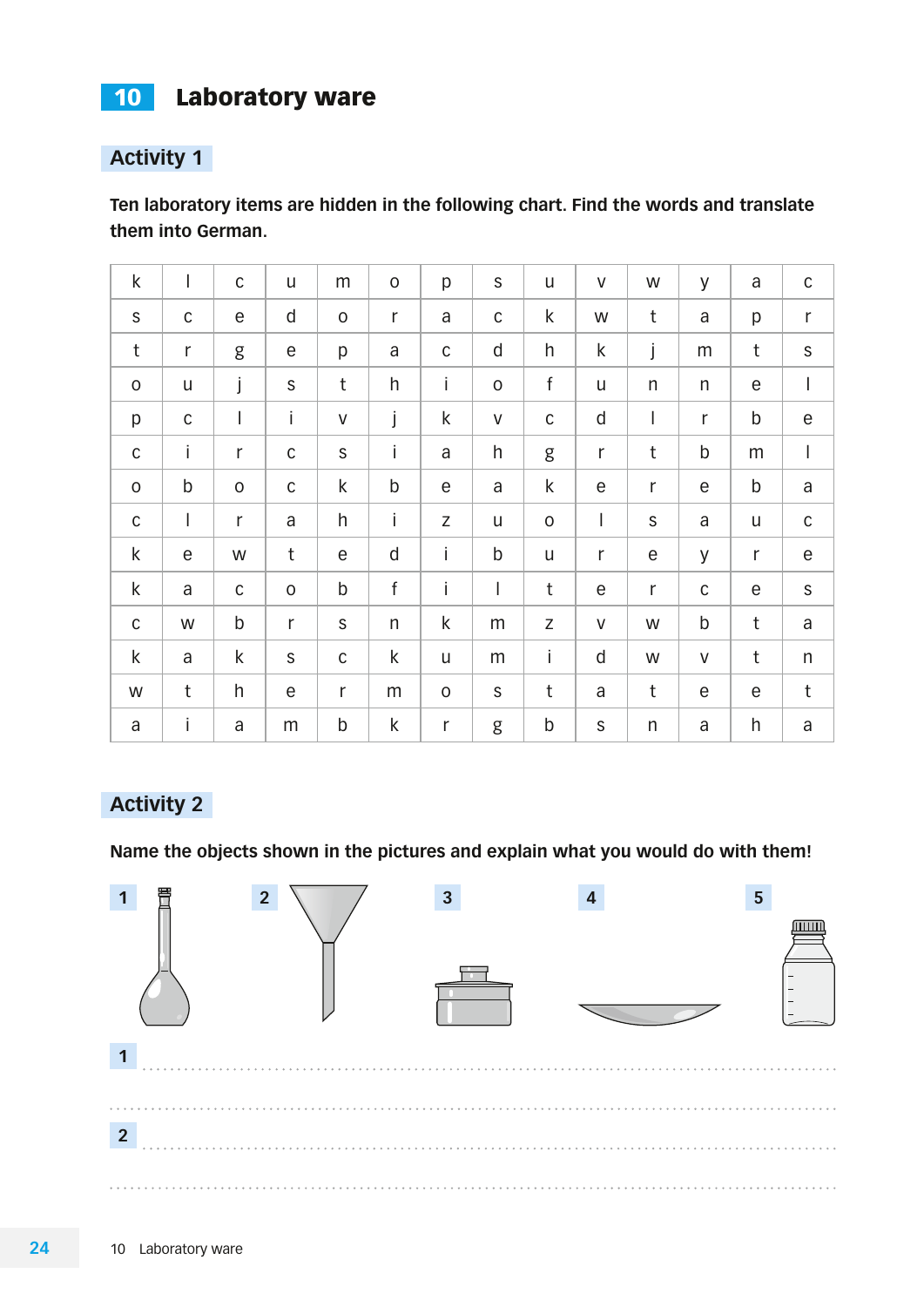| 3 |  |  |  |  |  |  |  |  |  |  |  |  |  |  |  |  |  |  |  |  |  |  |  |  |  |  |  |  |  |  |  |  |  |  |  |  |  |  |  |  |  |  |
|---|--|--|--|--|--|--|--|--|--|--|--|--|--|--|--|--|--|--|--|--|--|--|--|--|--|--|--|--|--|--|--|--|--|--|--|--|--|--|--|--|--|--|
|   |  |  |  |  |  |  |  |  |  |  |  |  |  |  |  |  |  |  |  |  |  |  |  |  |  |  |  |  |  |  |  |  |  |  |  |  |  |  |  |  |  |  |
|   |  |  |  |  |  |  |  |  |  |  |  |  |  |  |  |  |  |  |  |  |  |  |  |  |  |  |  |  |  |  |  |  |  |  |  |  |  |  |  |  |  |  |
|   |  |  |  |  |  |  |  |  |  |  |  |  |  |  |  |  |  |  |  |  |  |  |  |  |  |  |  |  |  |  |  |  |  |  |  |  |  |  |  |  |  |  |
|   |  |  |  |  |  |  |  |  |  |  |  |  |  |  |  |  |  |  |  |  |  |  |  |  |  |  |  |  |  |  |  |  |  |  |  |  |  |  |  |  |  |  |
|   |  |  |  |  |  |  |  |  |  |  |  |  |  |  |  |  |  |  |  |  |  |  |  |  |  |  |  |  |  |  |  |  |  |  |  |  |  |  |  |  |  |  |
|   |  |  |  |  |  |  |  |  |  |  |  |  |  |  |  |  |  |  |  |  |  |  |  |  |  |  |  |  |  |  |  |  |  |  |  |  |  |  |  |  |  |  |
| 5 |  |  |  |  |  |  |  |  |  |  |  |  |  |  |  |  |  |  |  |  |  |  |  |  |  |  |  |  |  |  |  |  |  |  |  |  |  |  |  |  |  |  |
|   |  |  |  |  |  |  |  |  |  |  |  |  |  |  |  |  |  |  |  |  |  |  |  |  |  |  |  |  |  |  |  |  |  |  |  |  |  |  |  |  |  |  |
|   |  |  |  |  |  |  |  |  |  |  |  |  |  |  |  |  |  |  |  |  |  |  |  |  |  |  |  |  |  |  |  |  |  |  |  |  |  |  |  |  |  |  |

#### **Finish the sentences**

## **Activity 4**

#### **Vocab-check – chemistry equipment**

| <b>English</b> | <b>German</b>         | <b>English</b> | <b>German</b>     |
|----------------|-----------------------|----------------|-------------------|
|                | Analysenwaage         |                | Rundkolben        |
|                | <b>Dreihalskolben</b> |                | Saugflasche       |
|                | Filtertiegel          |                | Scheidetrichter   |
|                | Kristallisierschale   |                | Schlauchanschluss |
|                | Kühlschlange          |                | Uhrglas           |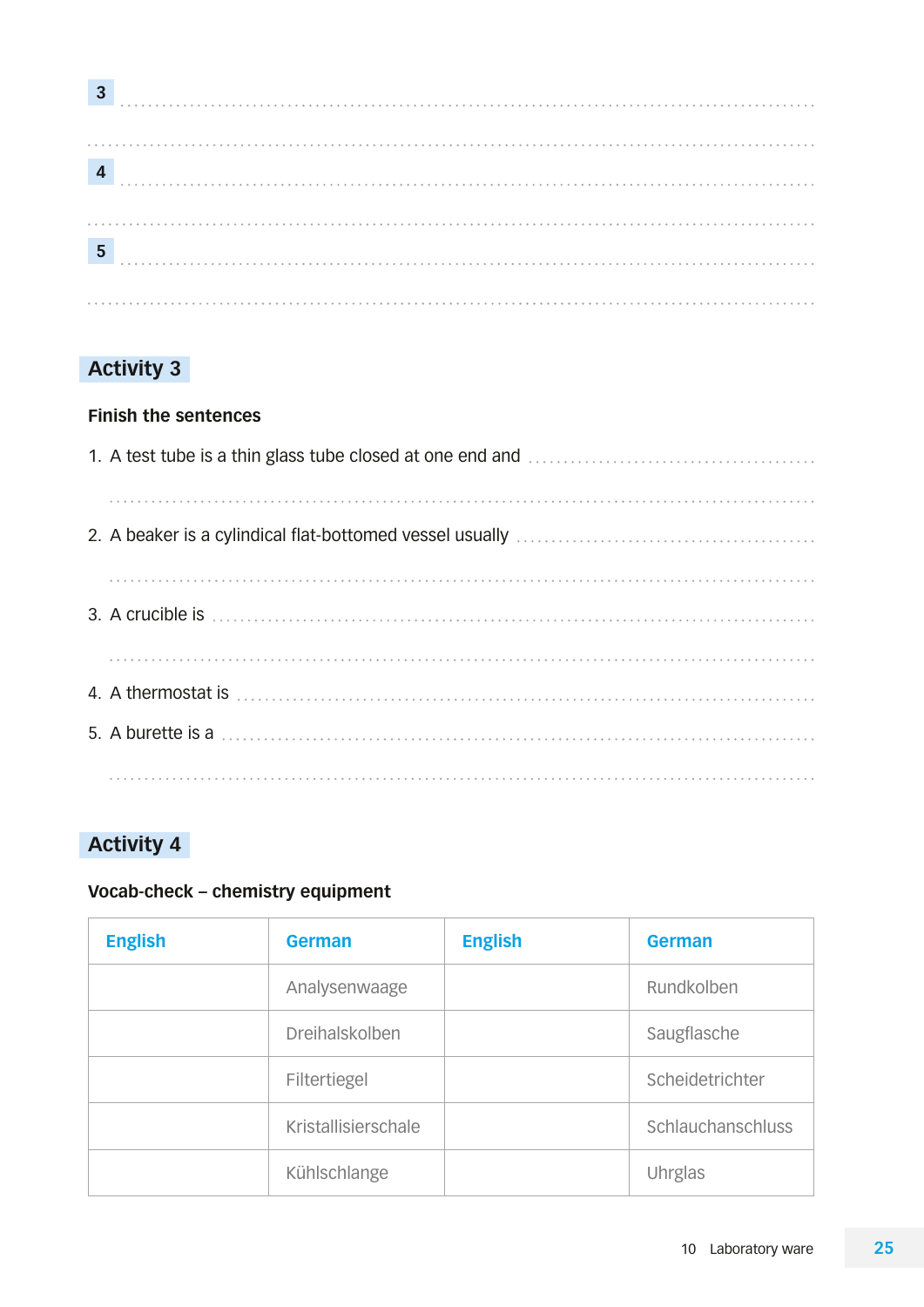#### <span id="page-12-0"></span>**Translate into German.**

Niels Bohr, a Danish physicist, proposed his model in 1913. In his Bohr (atom) model the neutrons and protons occupy the nucleus (core) and the electrons orbit the nucleus like planets the sun. Electrons can make transitions between the orbit (shells) by absorbing or emitting exactly the energy difference between the orbits. The energy level an electron normally occupies is called ground state. By absorbing energy it can move to a higher energy level, which is called the electron's excited state. The shells are numbered from 1 to 7 (also K to Q) starting from the inner shell next to the core. The number of electrons in the shells are limited. A shell can only accomodate a maximum of  $2 \times n^2$  electrons (n = shell number). Bohr's theory was able to explain why atoms emitted light in fixed wavelengths. The simplest example of the Bohr model is for the hydrogen atom but it makes poor predictions regarding the spectra of larger atoms. Although the Bohr model is still used today, most of all in elementary textbooks. A more sophisticated model, the quantum mechanical model, is used much more frequently.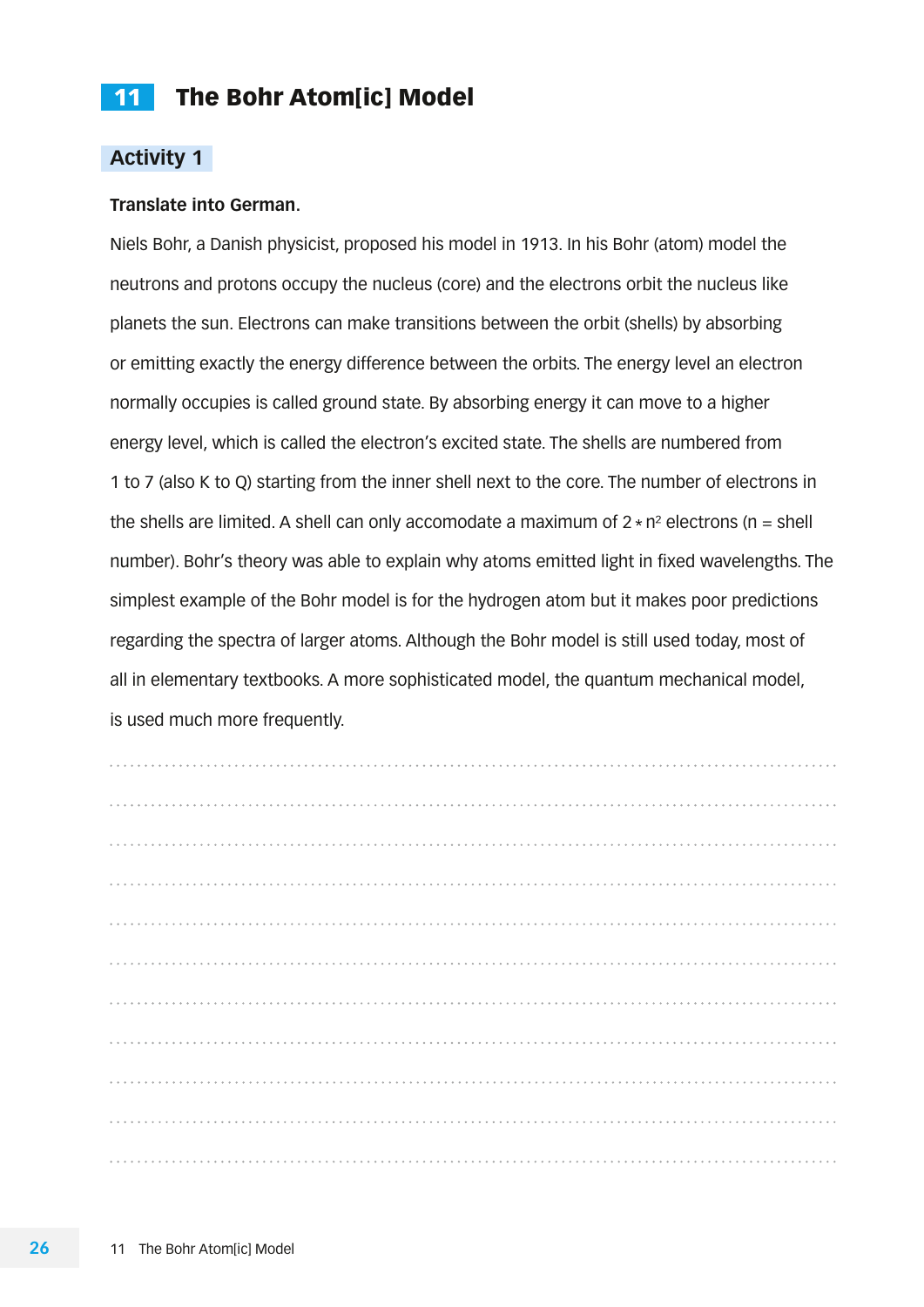**Fill in the English term to the numbers 1–7 in the atom.**



## **Activity 3**

**Draw an atom and match the ground state and the excited state.**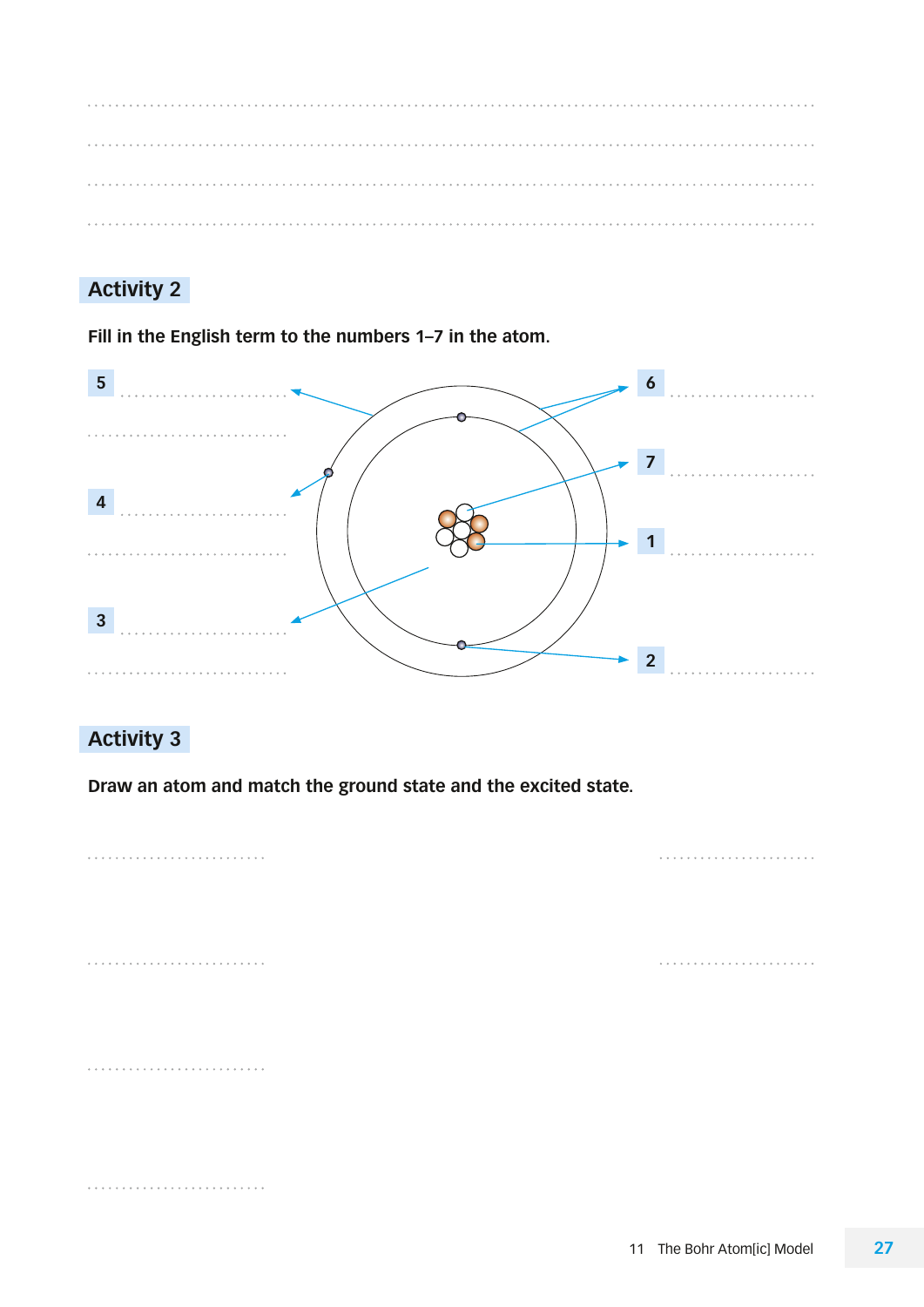<span id="page-14-0"></span>

**Complete the table below with words from the box.**

| hydrofluoric acid $\blacksquare$ nitric acid $\blacksquare$ hydrochloric acid $\blacksquare$ acetic acid $\blacksquare$ phosphoric |  |
|------------------------------------------------------------------------------------------------------------------------------------|--|
| acid sulfuric (sulphuric) acid sulfurous (sulphurous) acid sacarbonic acid                                                         |  |

| formula                        | name |
|--------------------------------|------|
| HCI                            |      |
| H <sub>2</sub> SO <sub>4</sub> |      |
| H <sub>2</sub> SO <sub>3</sub> |      |
| HNO <sub>3</sub>               |      |
| $H_3PO_4$                      |      |
| <b>HF</b>                      |      |
| CH <sub>3</sub> COOH           |      |
| $H_2CO_3$                      |      |

## **Activity 2**

#### **Translate into German:**

An acid is a compound whose aqueous solutions turn litmus and universal indicator red. If a solution has a pH below 7, it is acidic. Arrhenius defined all substances that increase the hydronium ion  $(H_3O)^+$  concentration in aqueous solutions as acids, e.g. HCl gas dissolves in water and forms  $H_3O^+$  ions. Brönsted and Lowry characterized an acid as a substance that is able to release protons. HCl gas is a Brönsted acid because it can act as a proton donor, even in a gaseous state e.g. gaseous HCl and  $NH<sub>3</sub>$  combine to a solid. A Lewis acid can accept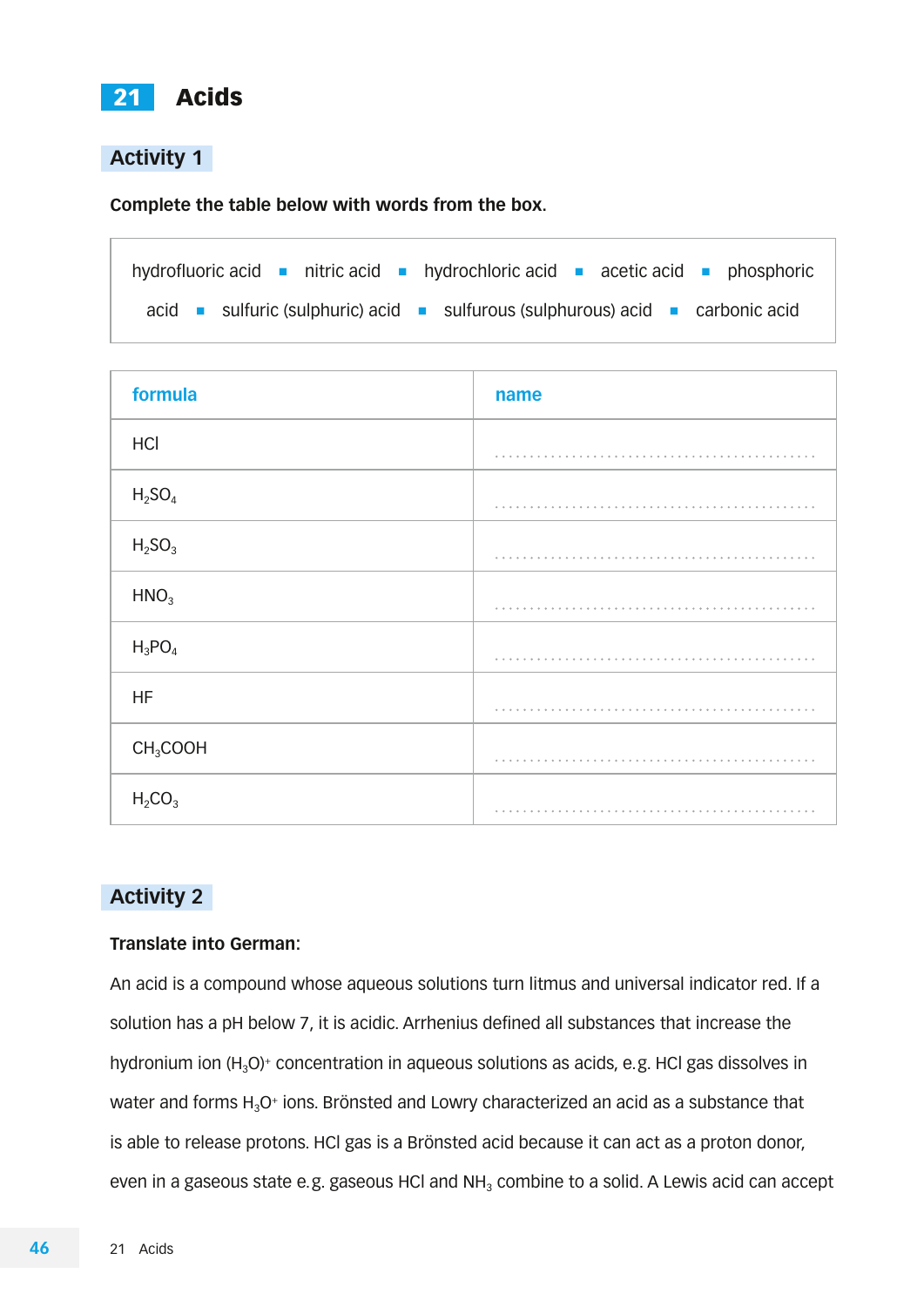a pair of electrons to form a covalent bond, e.g. all metal cations are Lewis acids.

All three definitions for acids are still valid.

 

## **Activity 3**

#### **Fill in the missing words.**

| 5. Which acid is present in the stomach for breaking down large and complex food |
|----------------------------------------------------------------------------------|
|                                                                                  |
|                                                                                  |
|                                                                                  |
| 8. Acids react in  reactions to produce salts.                                   |
|                                                                                  |
| 10. Monoprotonic acids donate  proton per molecule. Diprotic acids donate        |
| protons per molecule and triprotic acids donate  protons per molecule.           |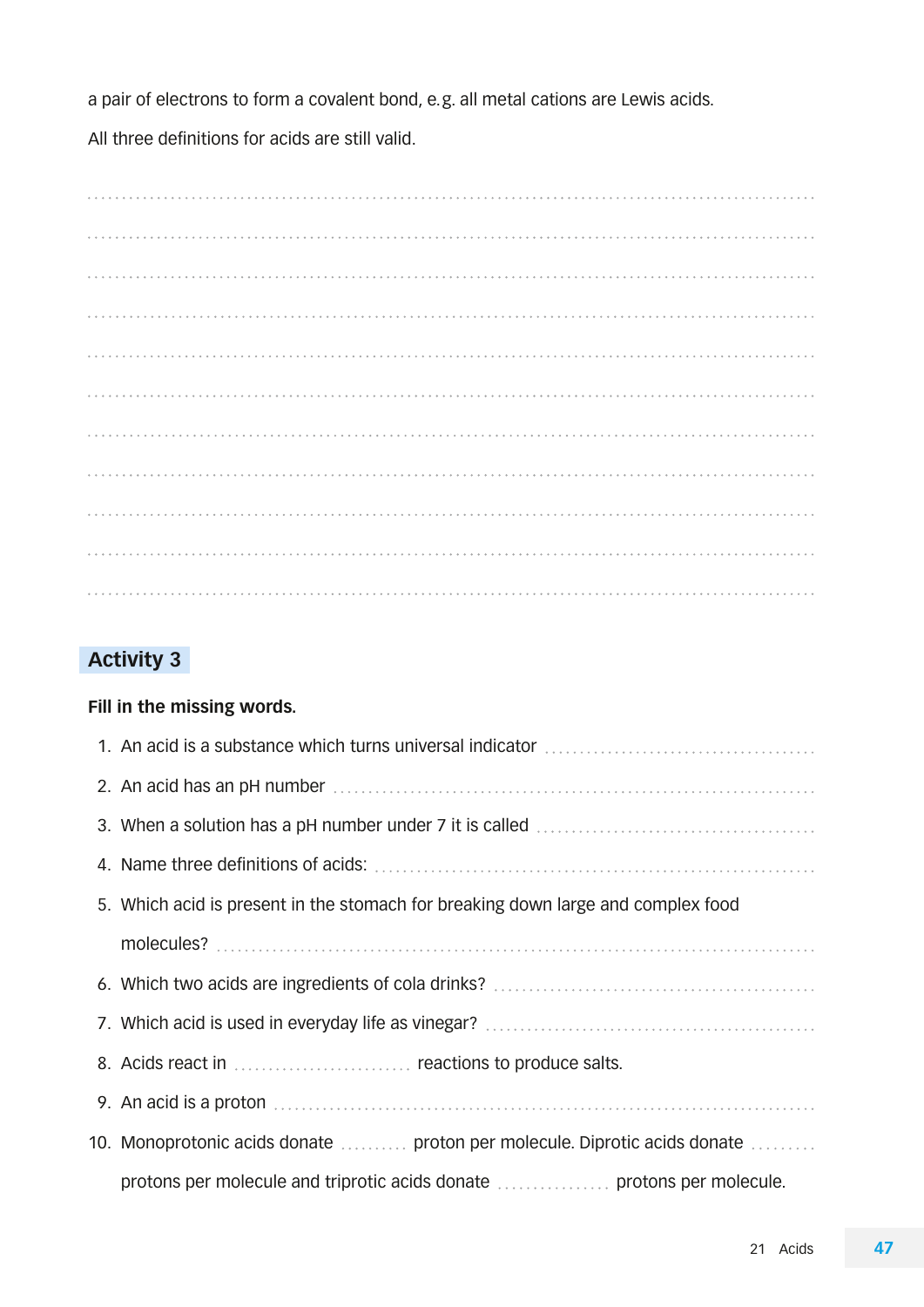## <span id="page-16-0"></span>29 Alkanes, Alkenes and Alkynes

#### **Activity 1**

#### **Translate into German.**

The hydrocarbons form a series of compounds containing only the elements hydrogen and carbon. The alkanes form homologous series, that means each member differs from the next by a constant unit, CH<sub>2</sub>. The alkanes have the general formula  $C_nH_{2n+2}$ , in which n = 1, 2, 3 etc. for successive members of the series. The general formula of the first member methane is CH<sub>4</sub>, the second member ethane has the general formula  $C_2H_6$  etc. Alkanes contain single bonds and are considered to be saturated. The physical and chemical properties of the alkanes are similar but change more or less regularly from one member to the next. When the hydrocarbon contain four or more carbon atoms in the molecule, there is a possibility of two or more compounds having the same formula but different structures. This is called isomerism. Alkenes have a molecular formula that may be represented by the general formula  $C<sub>n</sub>H<sub>2n</sub>$ . The alkenes contain a double bond between the two carbon atoms. Therefore they are called unsaturated compounds. Alkynes have the general formula  $C_nH_{2n-2}$  and contain a triple bond between two carbon atoms. Alkynes are unsaturated compounds like the alkenes.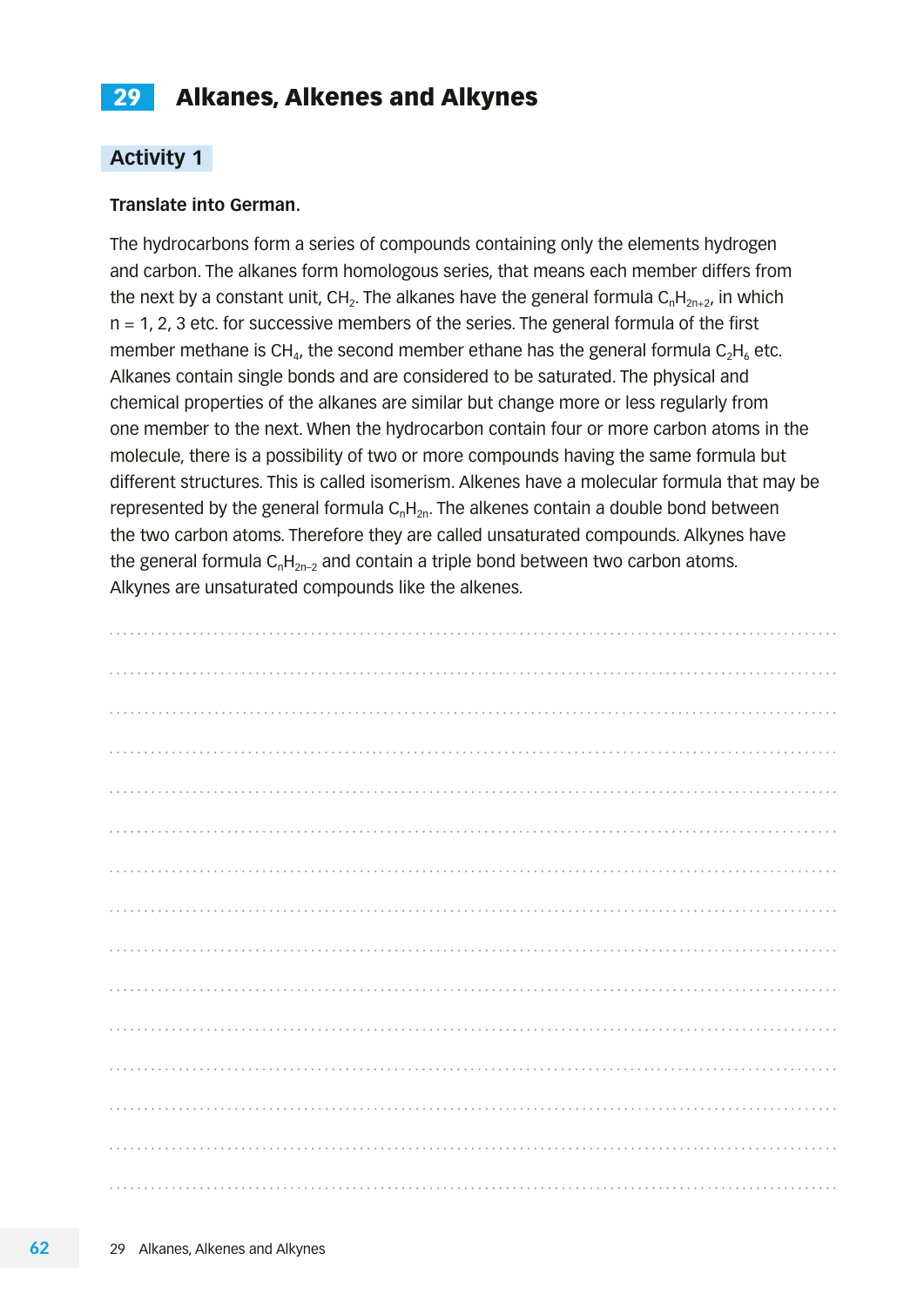## **Activity 2**

#### **Find the nine words you need to discover the key word**

| 1                |  |  |  |  |  |  |
|------------------|--|--|--|--|--|--|
| $\sqrt{2}$       |  |  |  |  |  |  |
| $\mathfrak{Z}$   |  |  |  |  |  |  |
| $\sqrt{4}$       |  |  |  |  |  |  |
| $\overline{5}$   |  |  |  |  |  |  |
| $\boldsymbol{6}$ |  |  |  |  |  |  |
| $\overline{7}$   |  |  |  |  |  |  |
| $\,8\,$          |  |  |  |  |  |  |
| 9                |  |  |  |  |  |  |

Key word: ............................

1. All alkynes contain  $\ldots$  bonds between two carbon atoms.

2. Alkanes are said to be

3. Alkanes are called a ................................. series.

4. The first member of the alkanes is called

5. What is the name of the first member of the alkynes?

6. Alkenes are said to be

7. All alkanes contain bonds between two carbon atoms.

8. Methane, ethane, propane and butane are members of the .......................

9. The .............................. and boiling points of the alkanes correlate with the molecular mass of the molecules.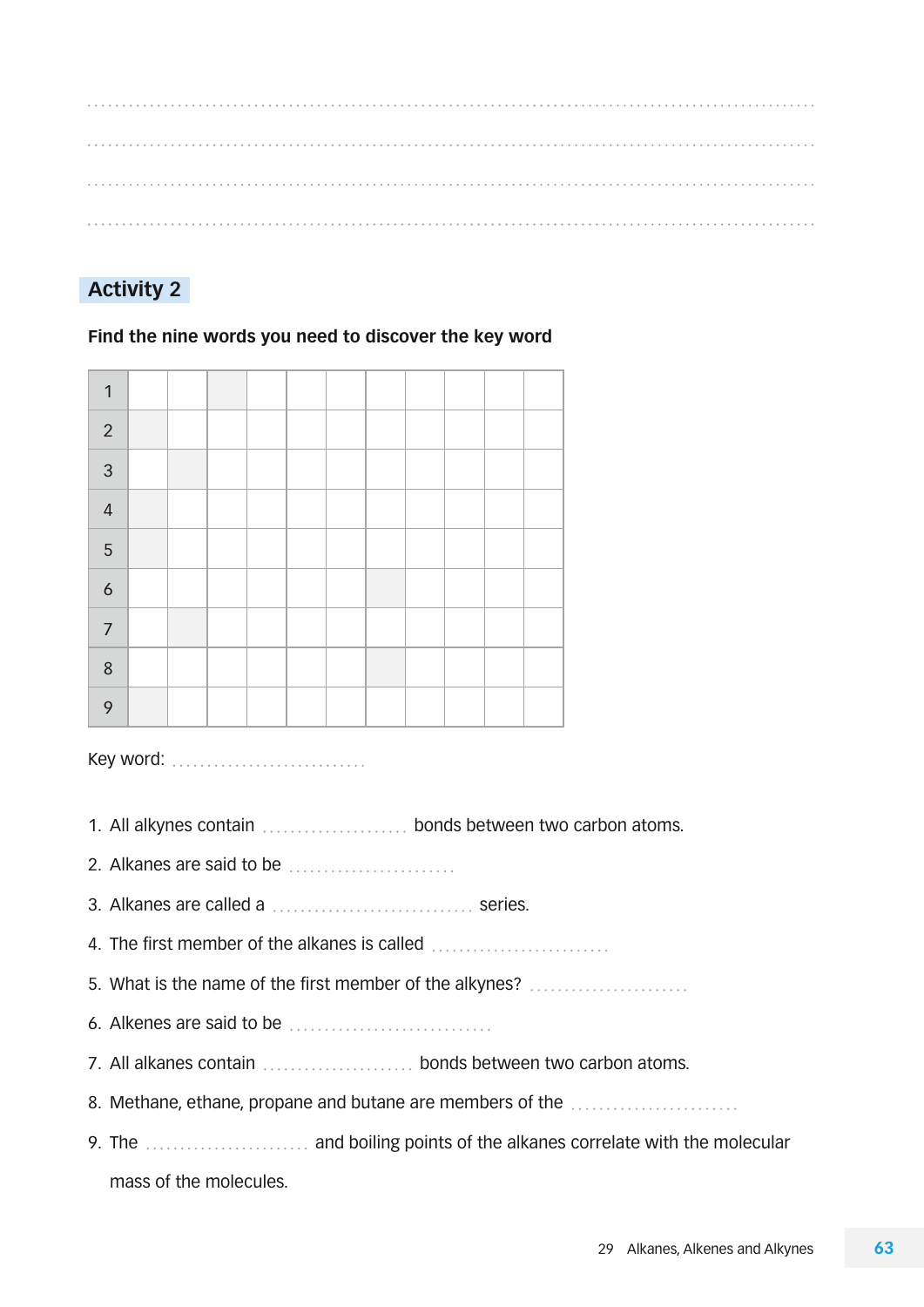<span id="page-18-0"></span>**Build complete sentences with the following phrases.**





## **Activity 2**

**Describe the contact process by the chemical equotions:**

l, l, į,